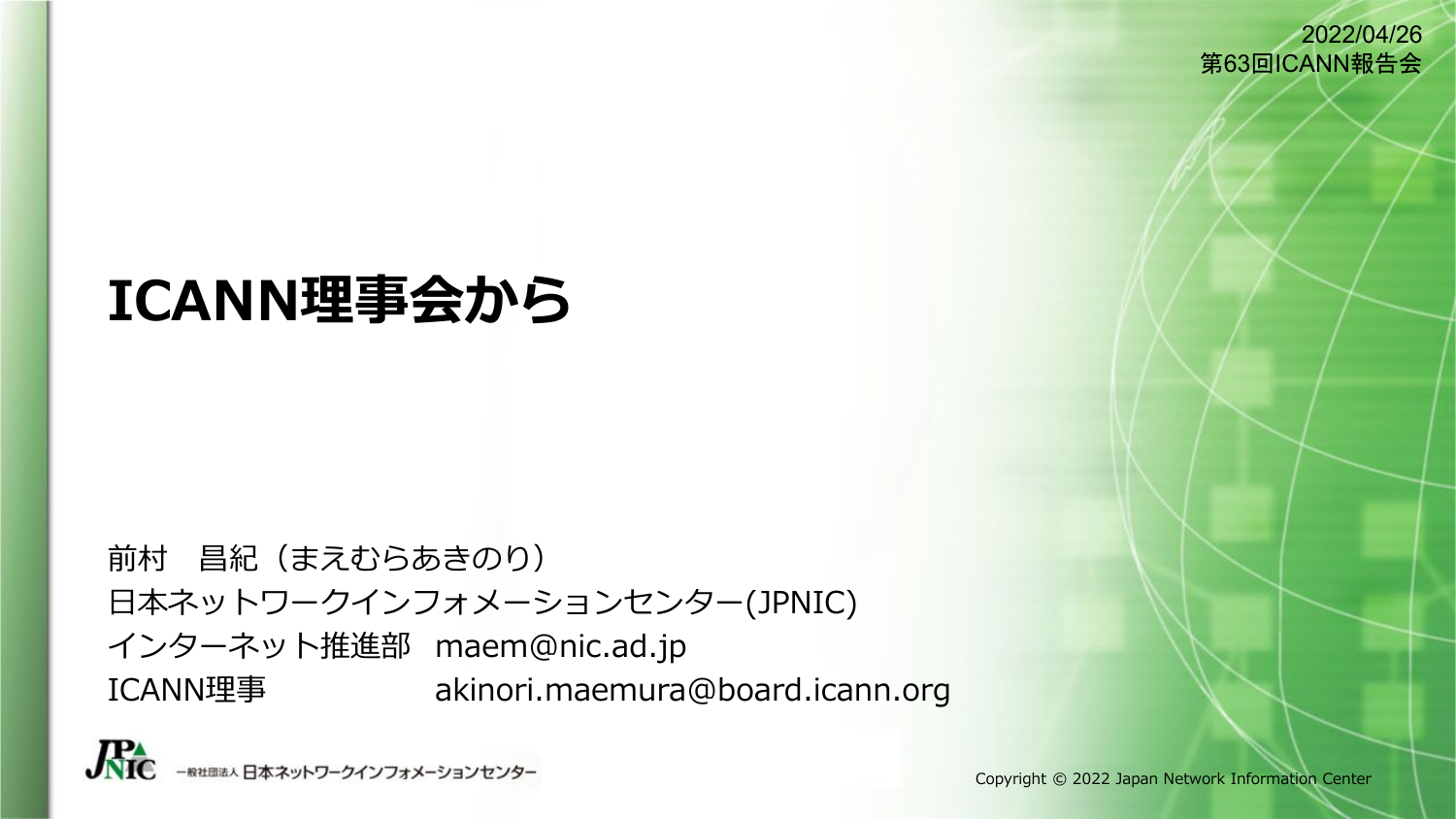# 今日の話題

- 最近の活動
- 理事会の陣容
- 最近の決議
- ホットトピック



1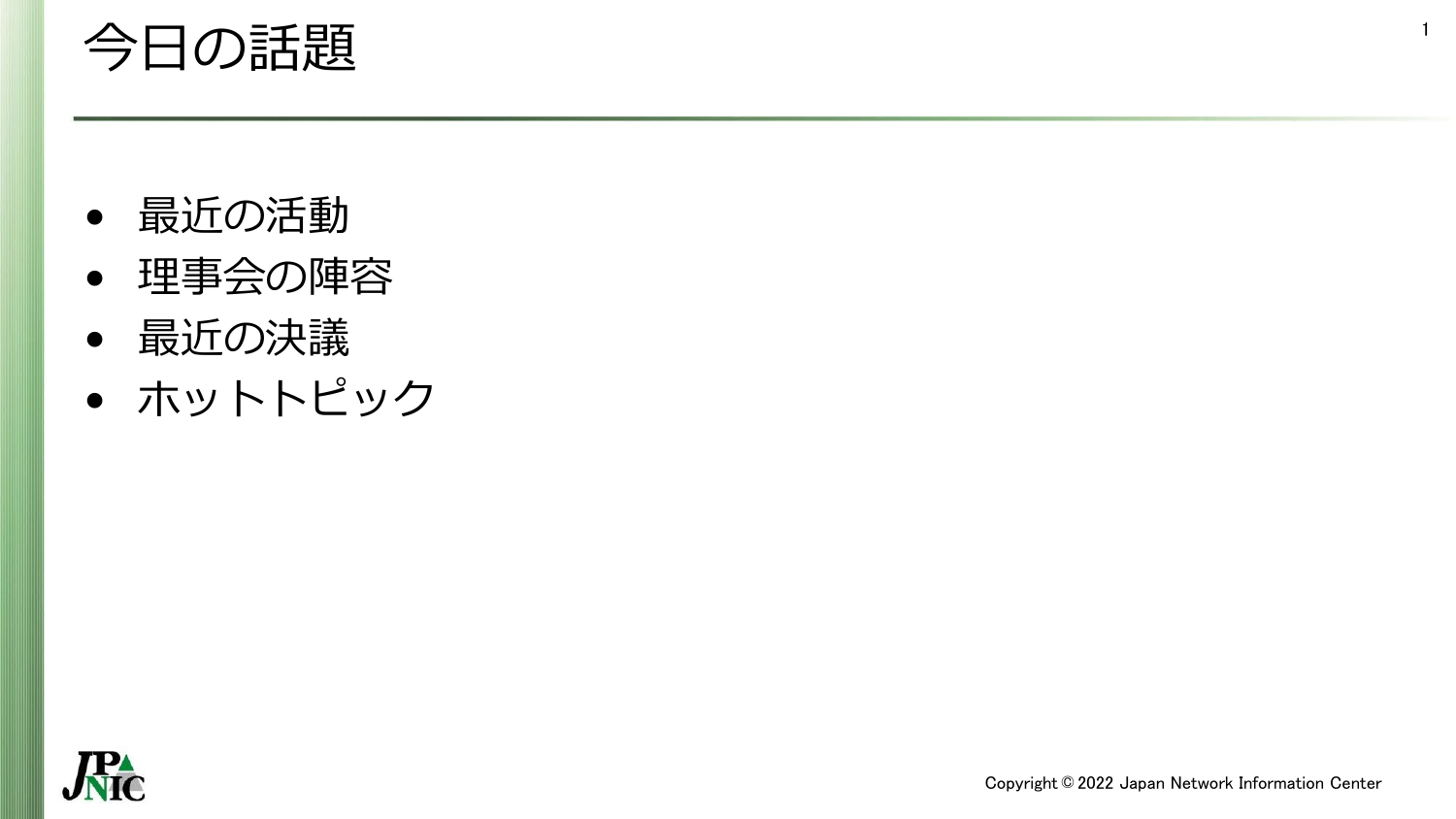

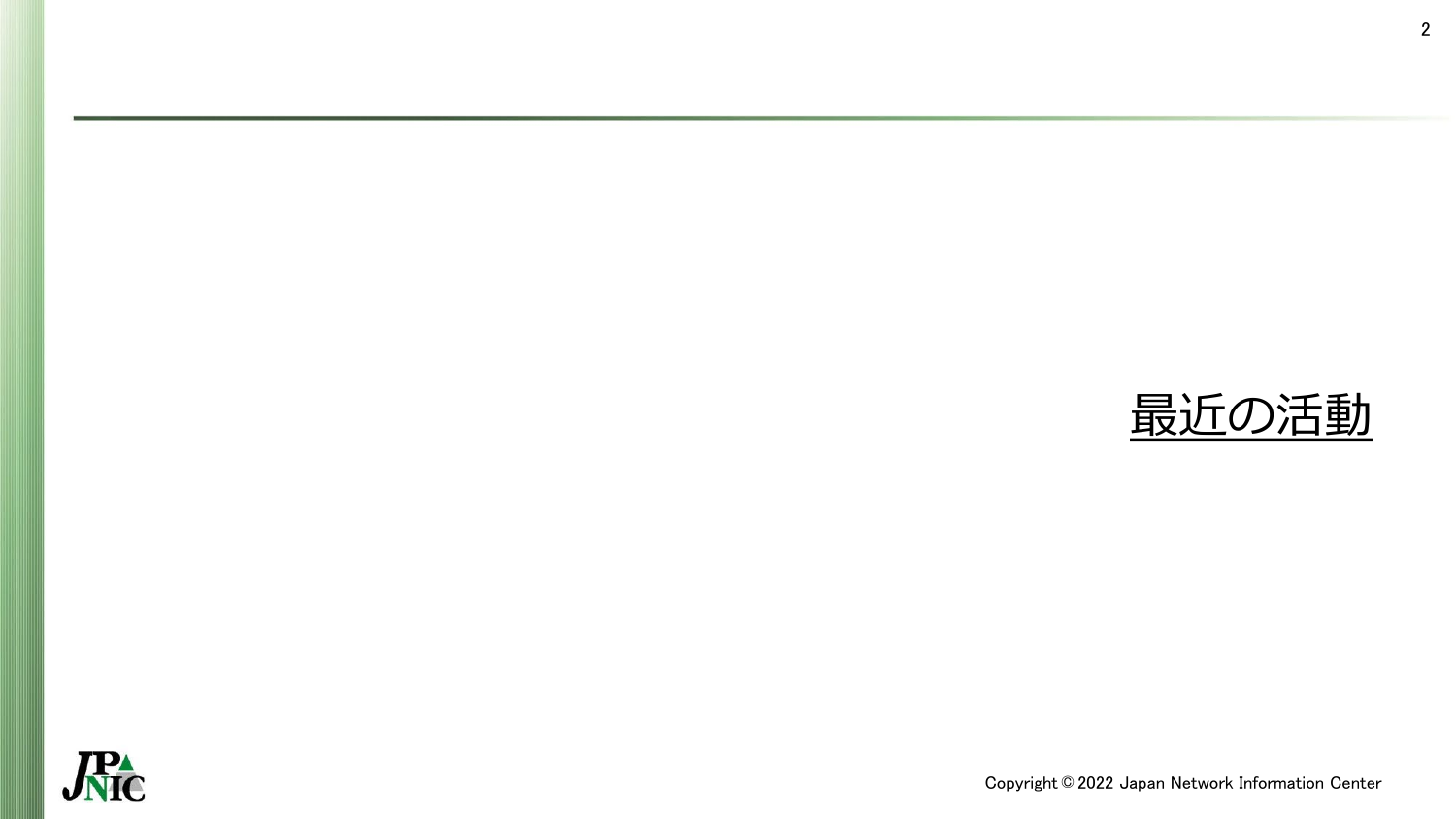# Web会議数 (ICANN72-73)







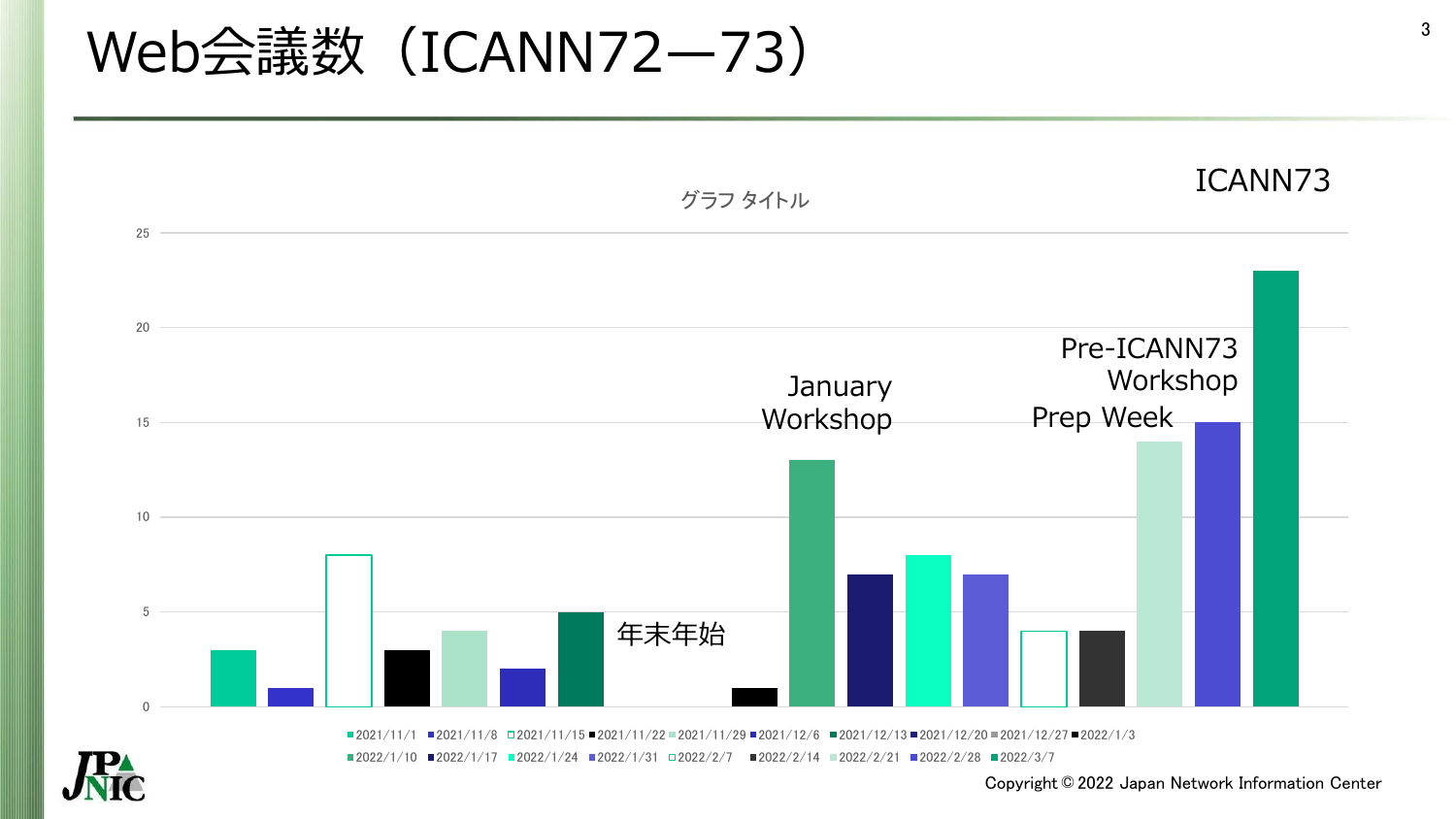# Web会議数 (ICANN71-72)

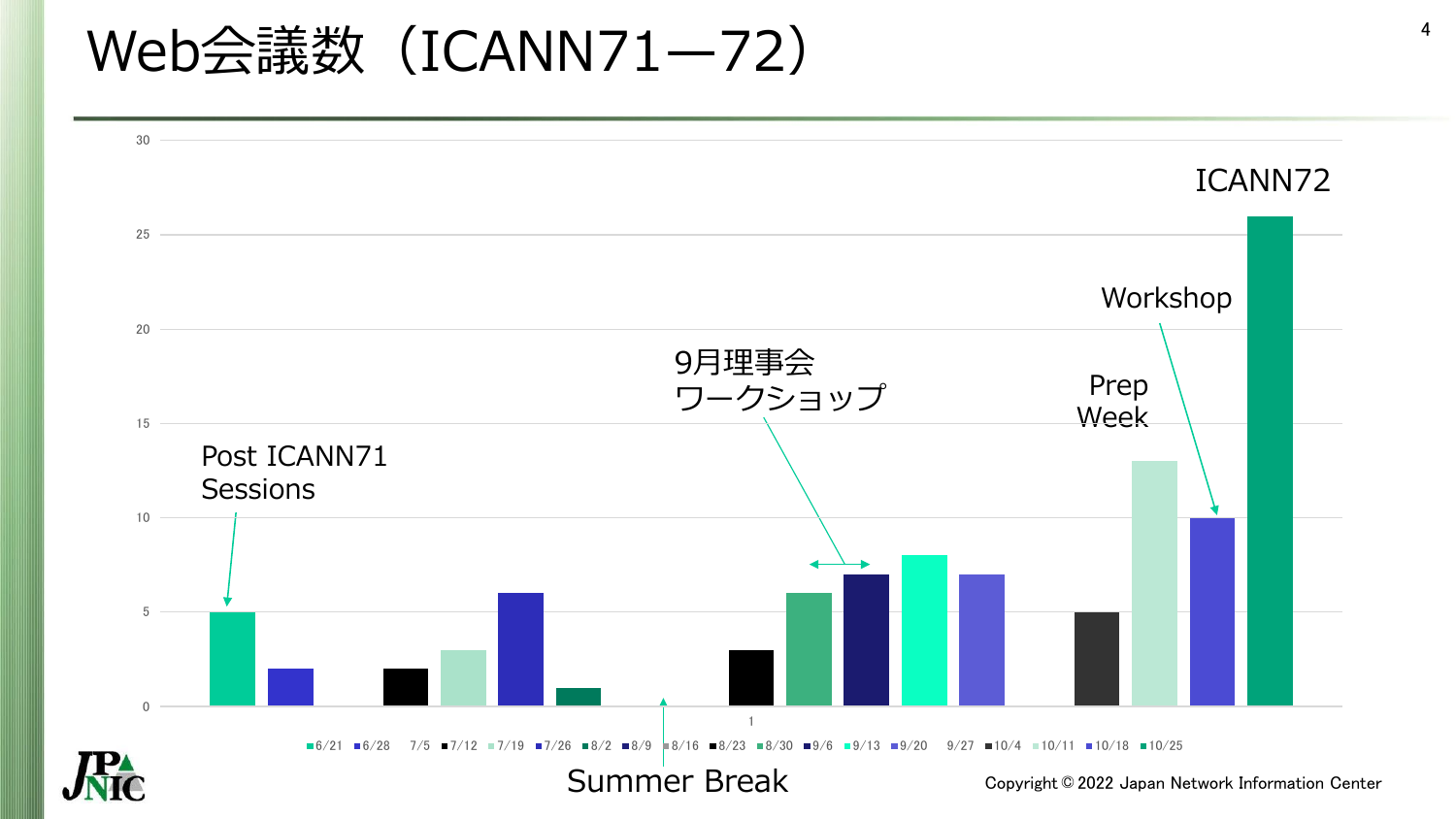# ICANN72会議以降の理事業務(Web会議を中心に)

- 2つの定例全体コール + 委員会,WG,コーカスなど
	- Weekly Info Call:業務推進の毎週2時間
	- Weekly Social Call :親睦維持の隔週1時間
- リエゾンを務める会議体の定例会
	- IDN EPDP 毎週、RSSGWG 隔週
- ワークショップ期間を設定(1月、ICANN73会議前)し て集中的な検討実施
	- 1日5時間、4日程度、あふれたものはInfo Callなどで平準化

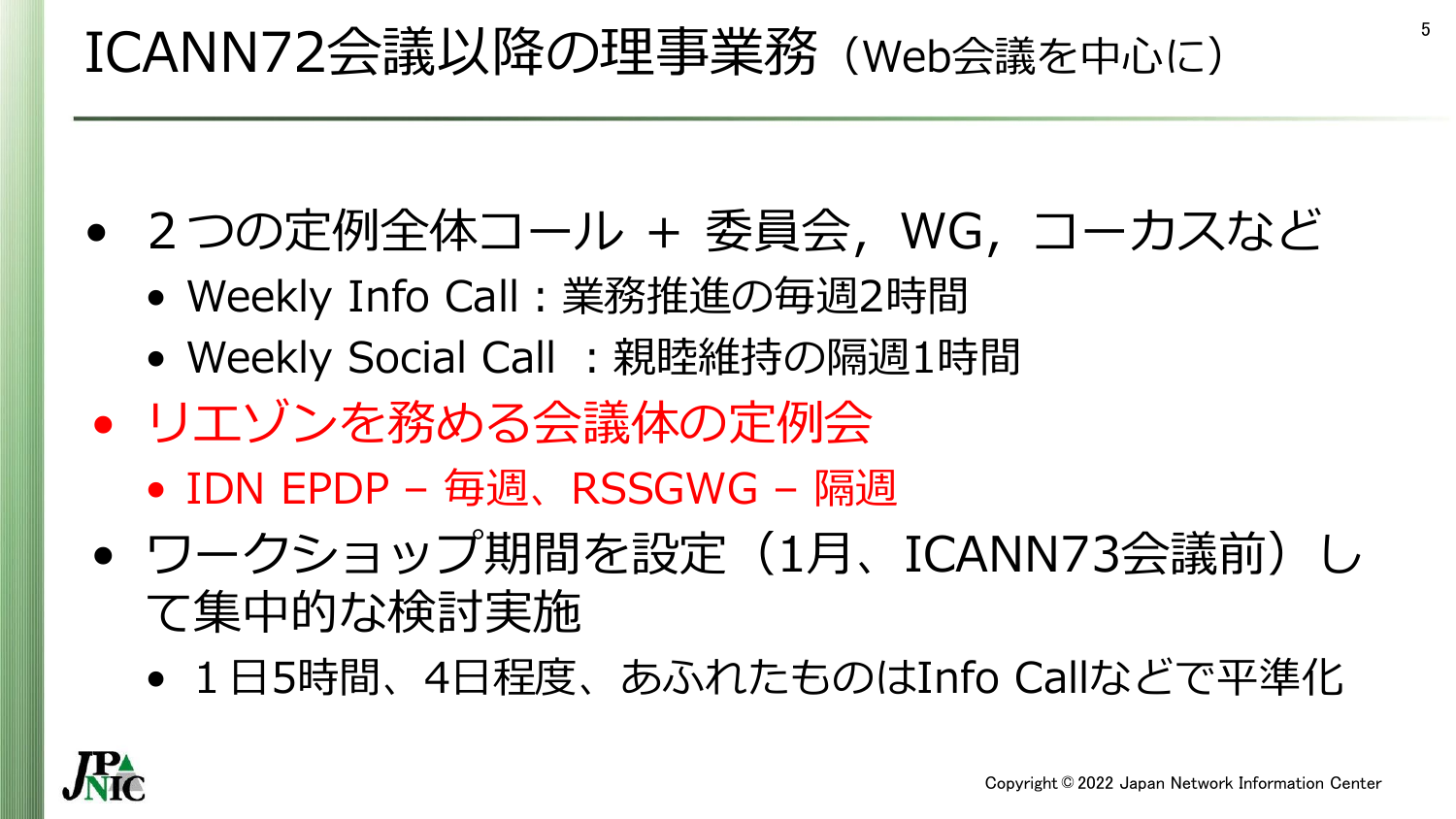# ICANN73(コミュニティフォーラム)

# • 3週間

- $2/22$ tue 25fri : Prep Week
	- 日本時間22時から5時
- 3/3thu 6sun : Board Workshop
	- 日本時間23時から4時
- $\bullet$  3/7 mon 10thu: ICANN 73
	- 米国大西洋時間ビジネスアワー(日本時間22時から6時半)



6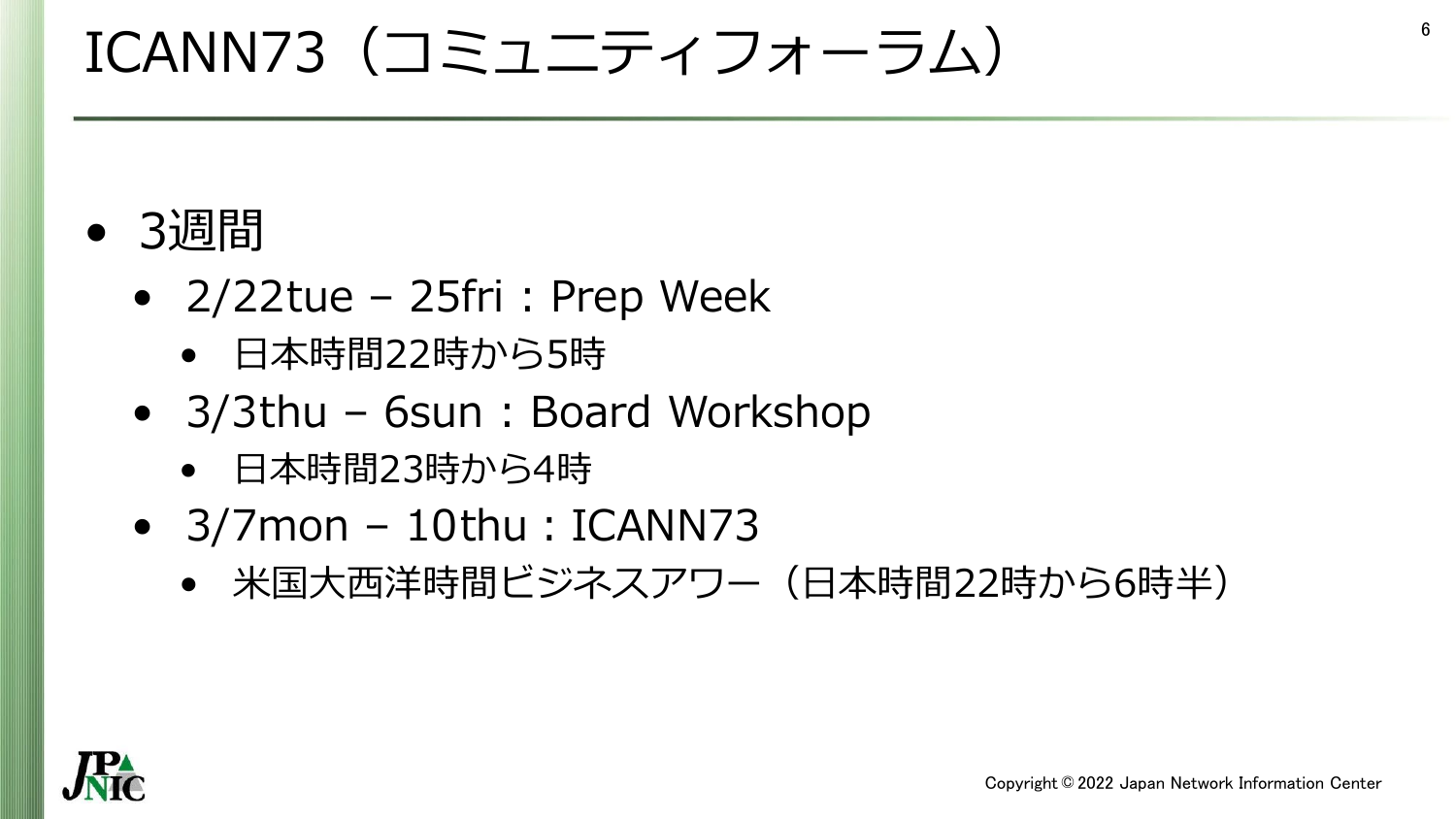

7

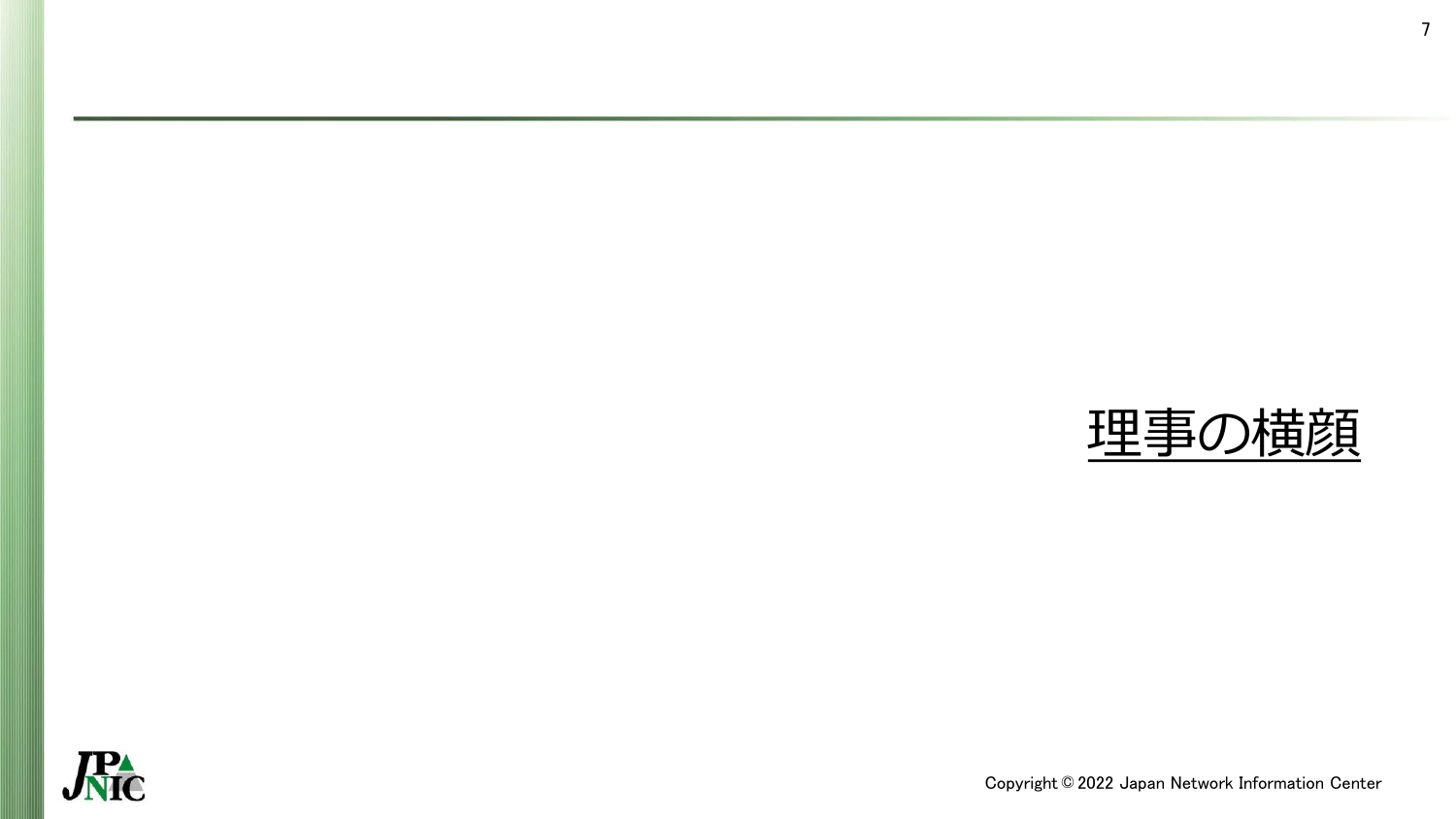# <u>埋事の横顔(その11)</u>

#### https://www.icann.org/resources/pages/board-of-directors

#### Katrina Sataki

#### Selected by: ccNSO

Term: October  $2021 -$ **Annual General Meeting** 2024

#### **Committees:**

**Accountability Mechanisms | Member Audit | Member** 

**Organizational Effectiveness | Member** 

**Technical | Member** 



#### **Edmon Chung**

**Selected by: Nominating** Committee

Term: October  $2021 -$ **Annual General Meeting** 2024



**Committees:** 

**Accountability Mechanisms | Member** 

**Strategic Planning | Member** 

**Technical | Member** 

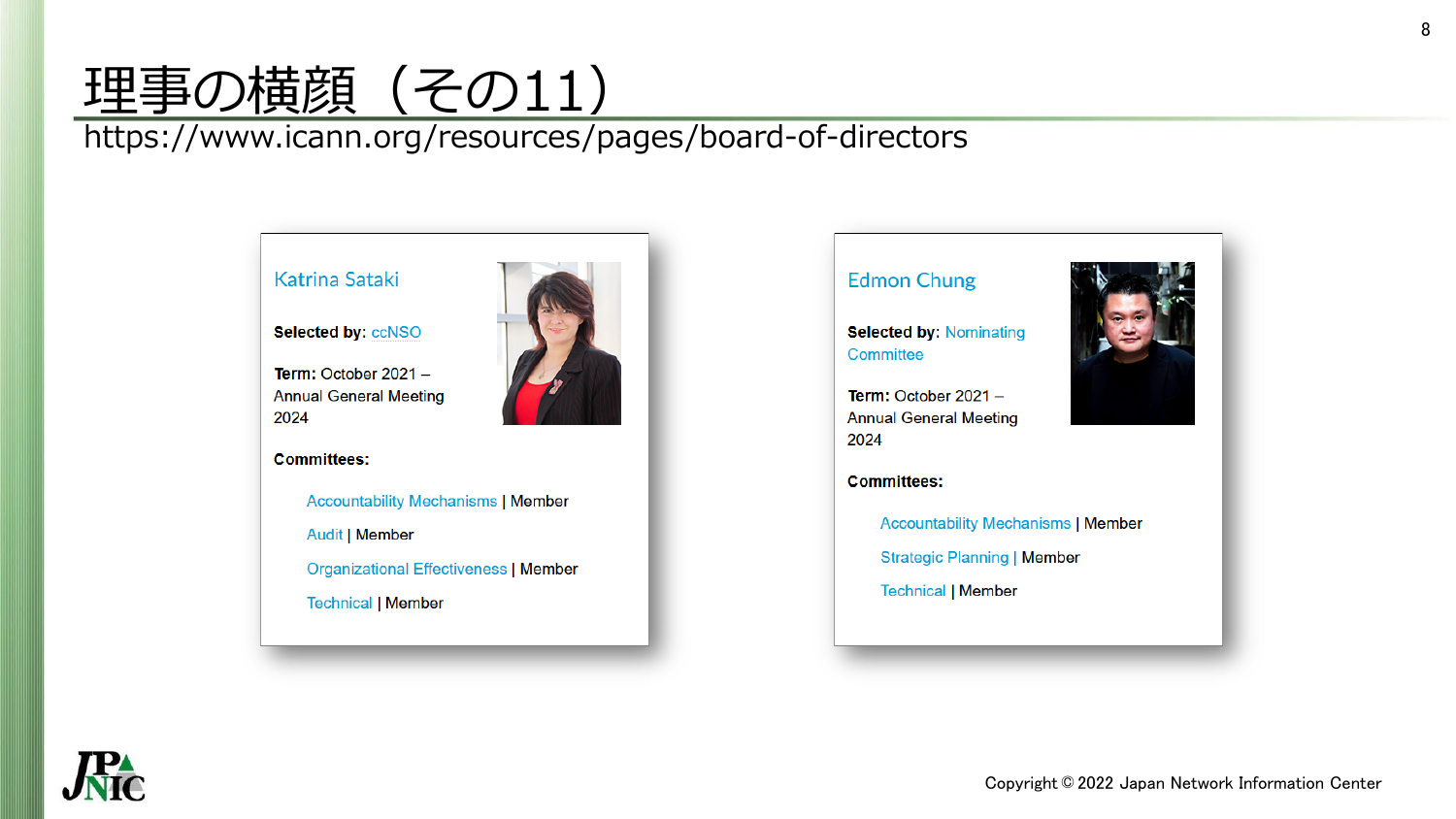

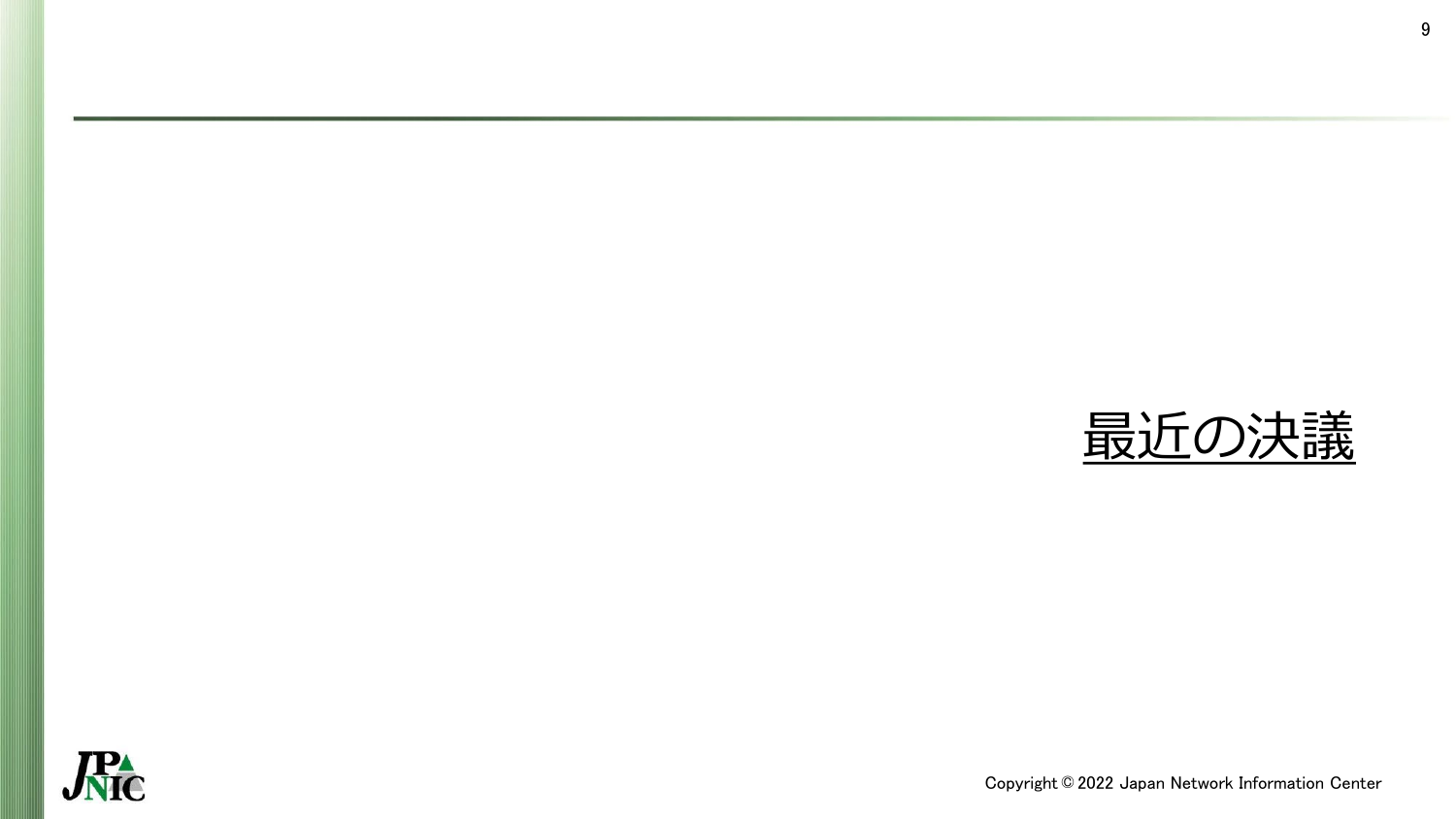### 2021年11月4日会合(Web会議) https://www.nic.ad.jp/ja/icann/topics/2021/20211203-02.html

# 1. ICANN73プエルトリコ会議のフルオンライン実施

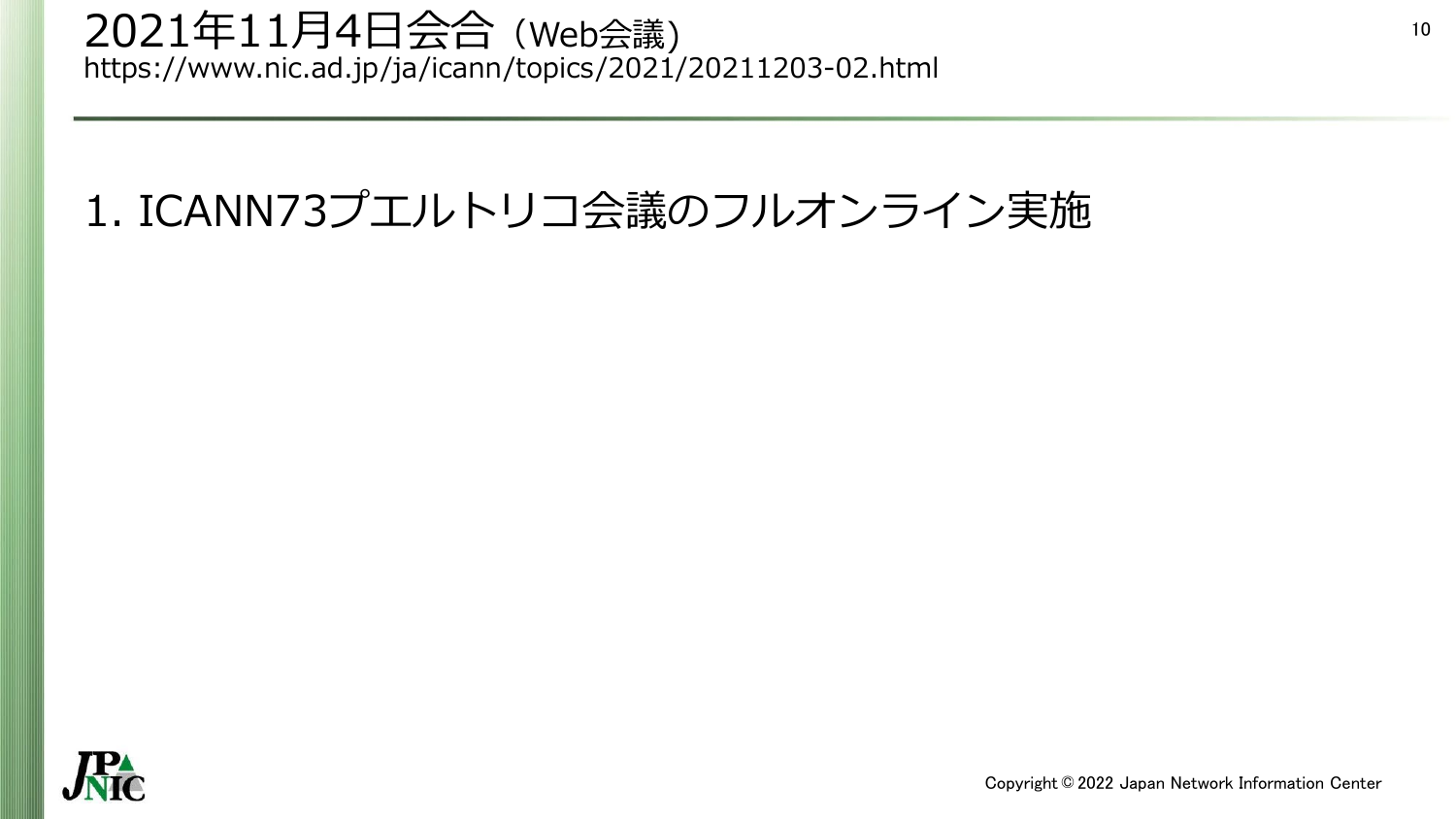### 2021年11月18日会合(Web会議) https://www.nic.ad.jp/ja/icann/topics/2021/20211203-03.html

## 1. ルートサーバシステムガバナンス検討におけるRSSAC058/059 勧告の受け入れ

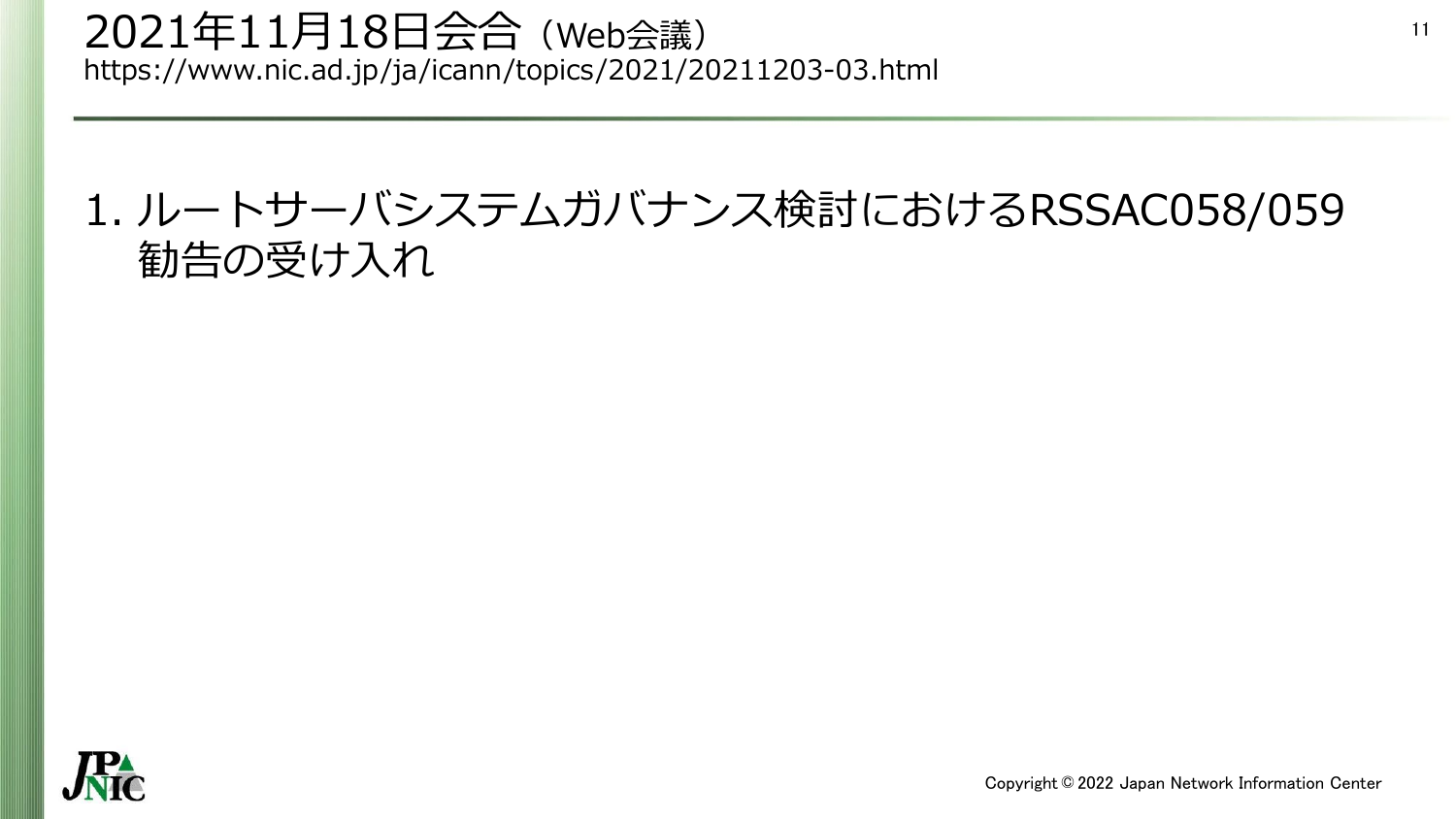- 1. 紛争処理および訴訟のための費用に関する事前承認 2. 紛争処理および訴訟のための費用に関する事前承認
- 3. 事務総長兼CEOに対する2022会計年度上期の成功報酬

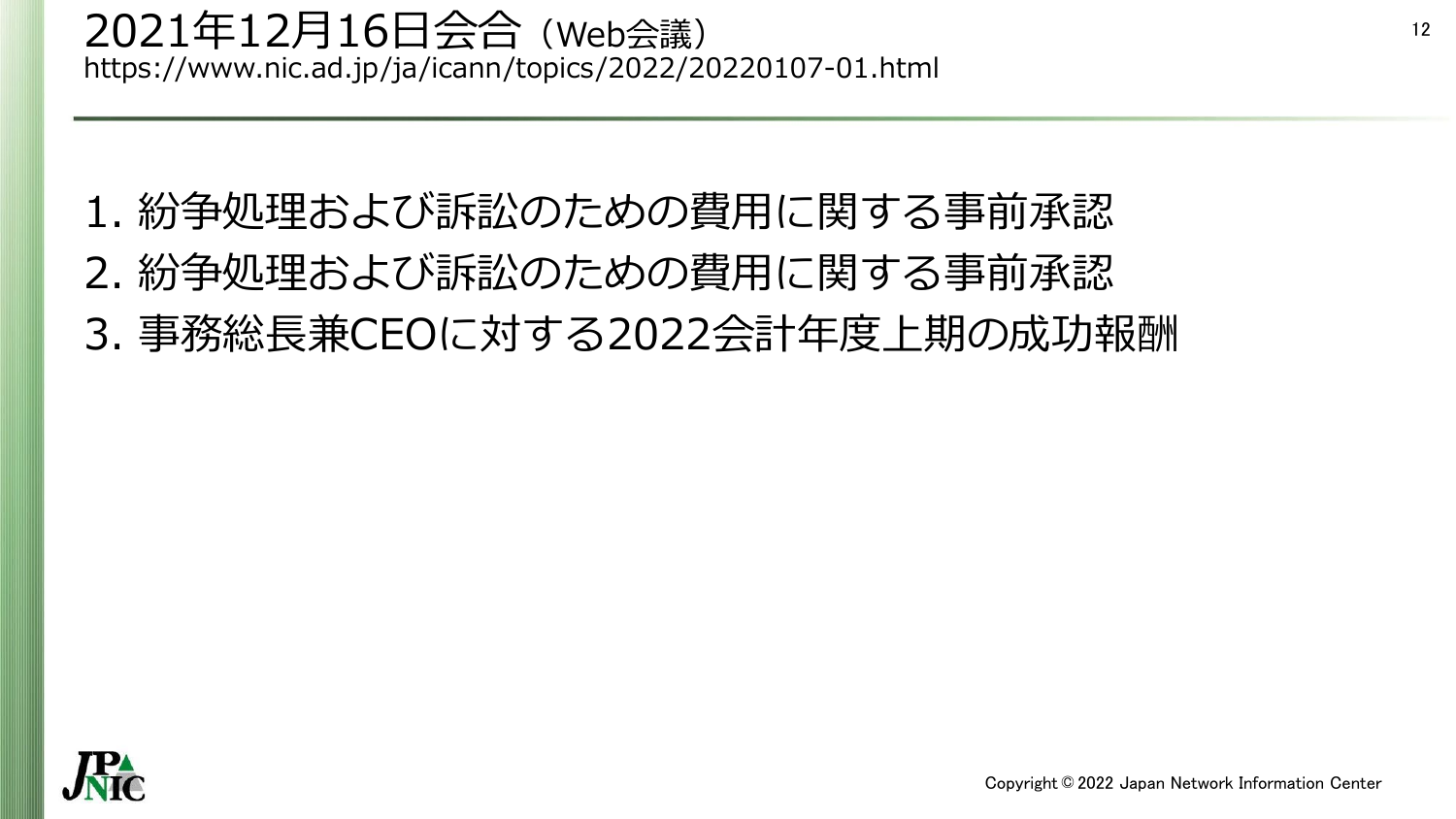### 2022年1月16日会合(理事会ワークショップ・Web会議) https://www.icann.org/resources/board-material/resolutions-2022-01-16-en

## 1. ITアウトソース契約

- 2. 権利保護メカニズムPDP最終報告書
- 3. .WEBに関する独立審査プロセス最終宣言の検討
	- Afilias勝訴を認め費用弁償などの手続きを指示
- 4. ICANN72GACコミュニケにおけるGAC助言への対応

• スコアカードの形で示す

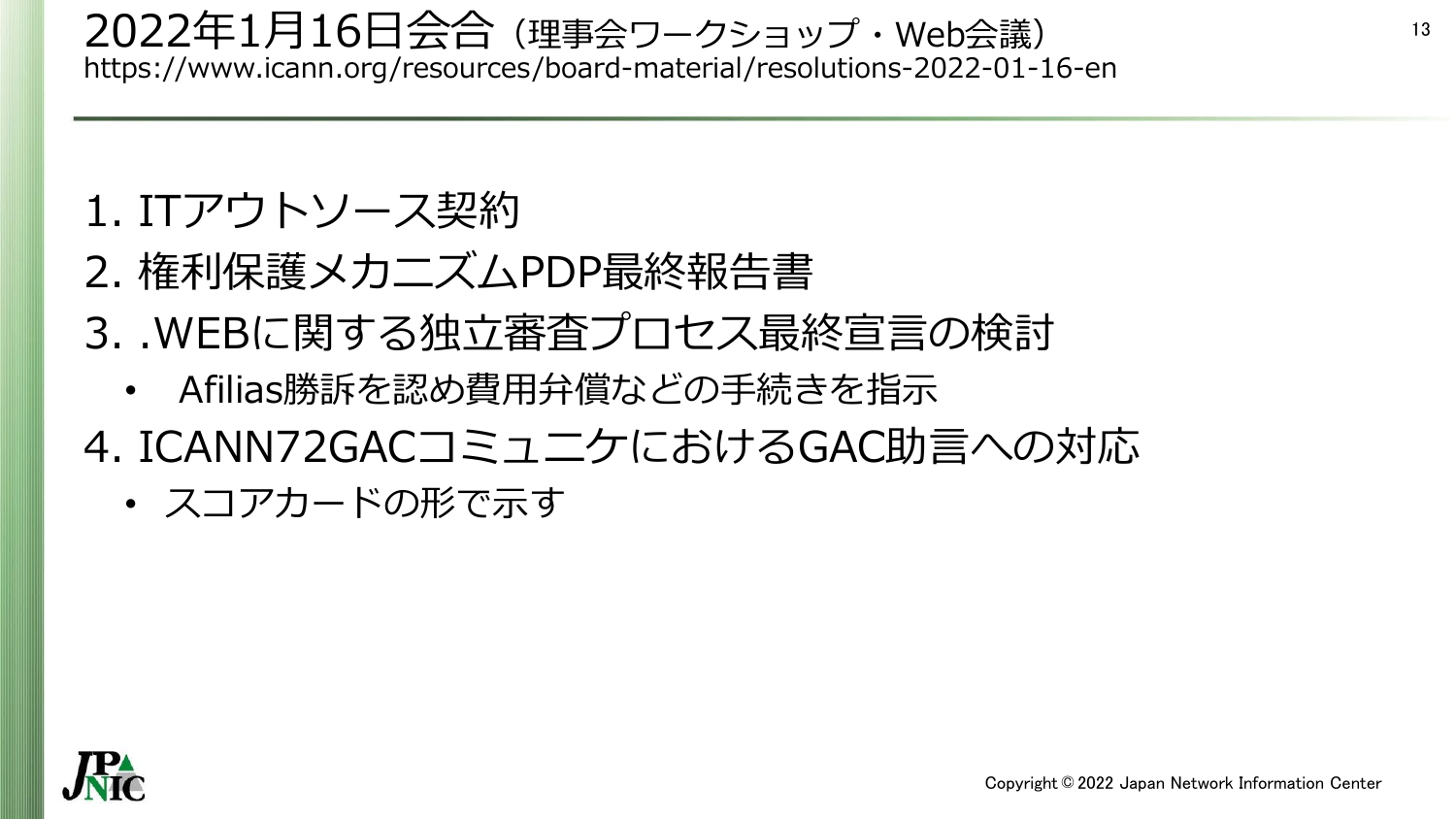### 2022年2月24日会合(ICANN73Prep Week・Web会議) https://www.icann.org/resources/board-material/resolutions-2022-02-24-en

# 1. RZERC003の受諾

- ZONEMDレコードのルートゾーンファイルへの追加
- 2. 2023会計年度IANA事業計画及び予算の承認
- 3. EPDPフェーズ1勧告12に対するGNSOの補足勧告

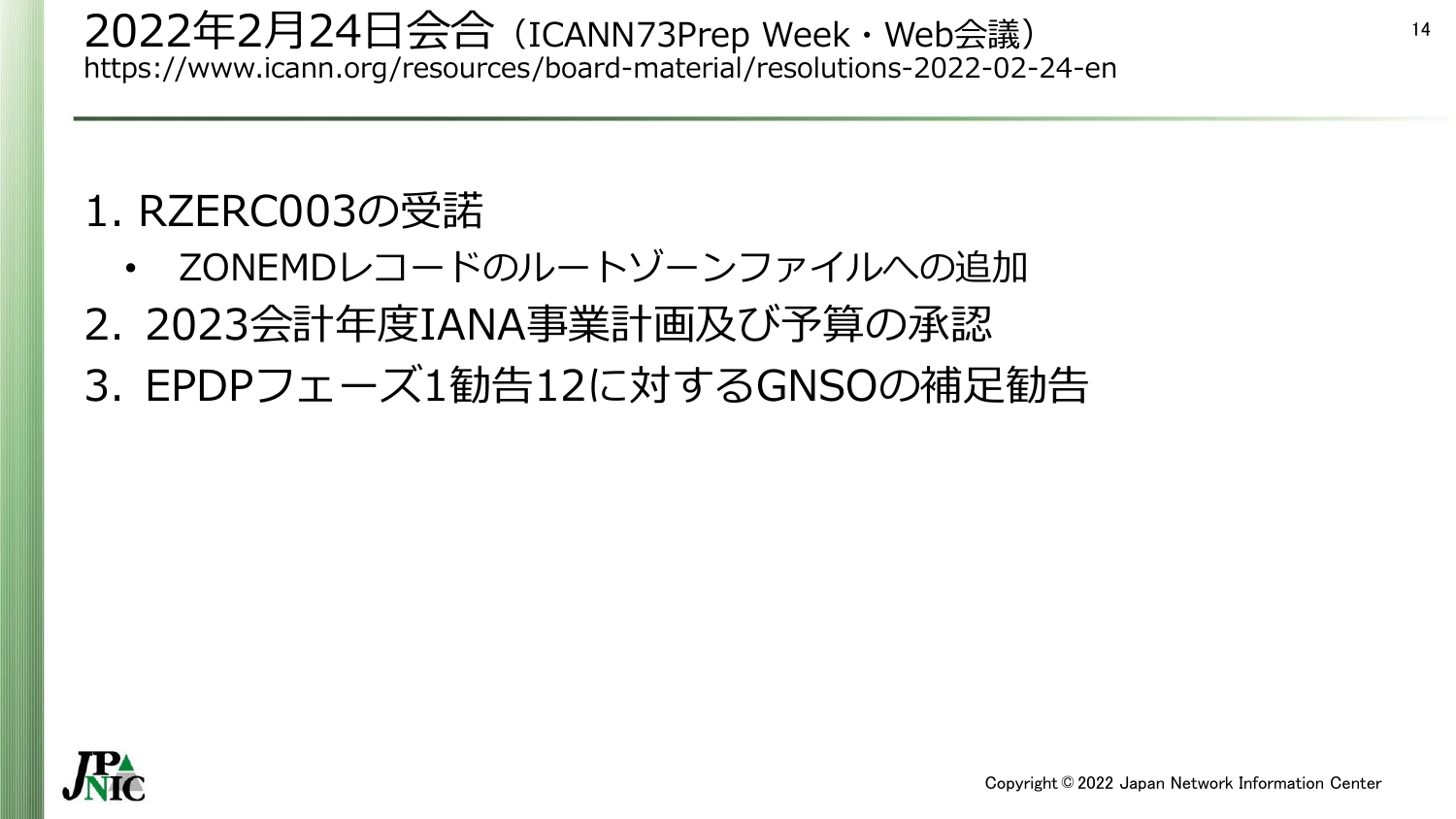### 2022年3月6日会合(Pre-ICANN73ワークショップ・Web会議) https://www.icann.org/resources/board-material/resolutions-2022-03-06-en

# 1. インターネットへの継続的アクセスのための緊急経済支援

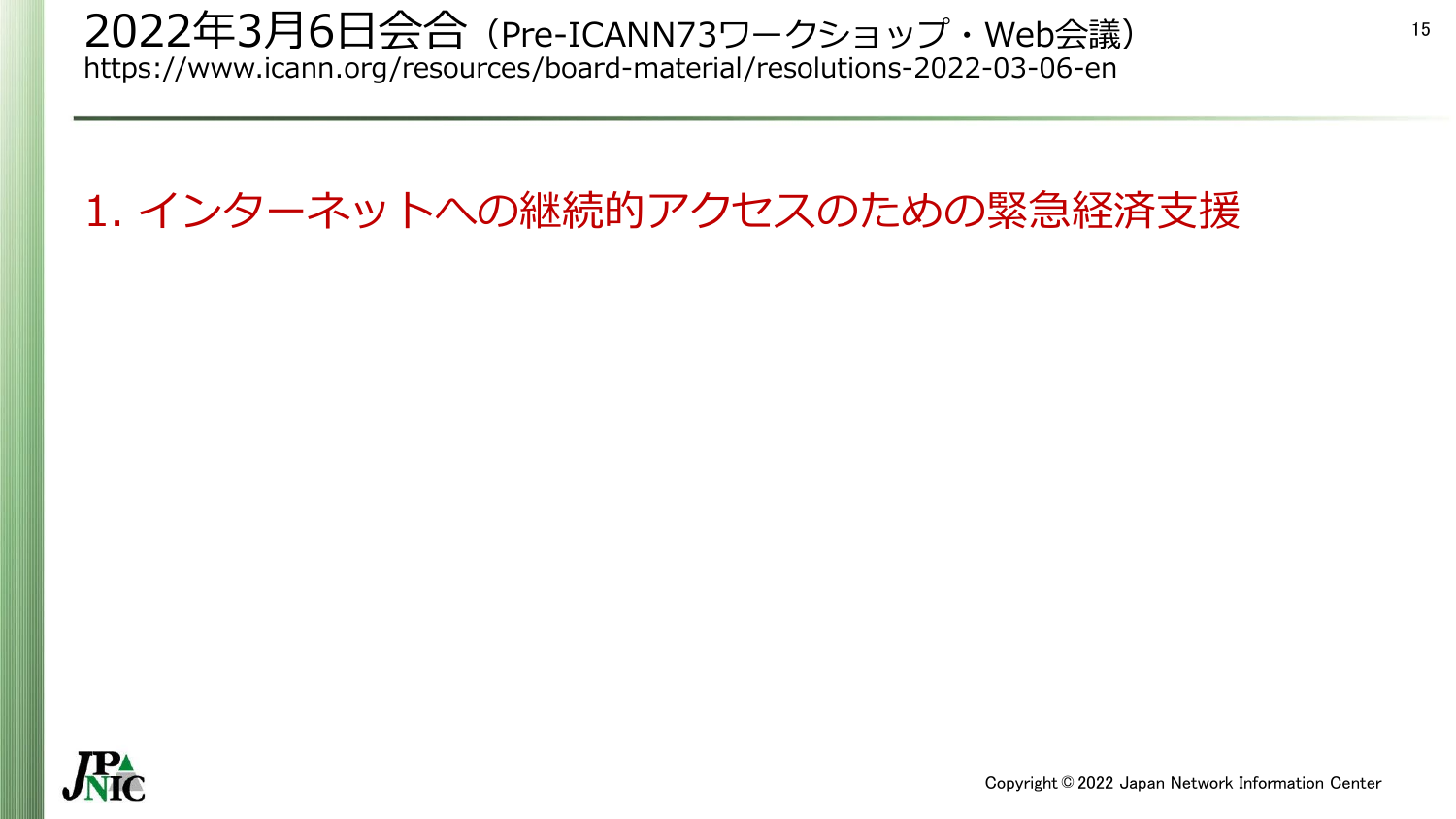- 1. 2022会計年度の独立監査法人の指名
- 2. SSR3レビューの延期
- 3. EPDPフェーズ2Aに関するGNSO評議会勧告
- 4. .WEBに関する独立審査プロセス最終宣言の検討

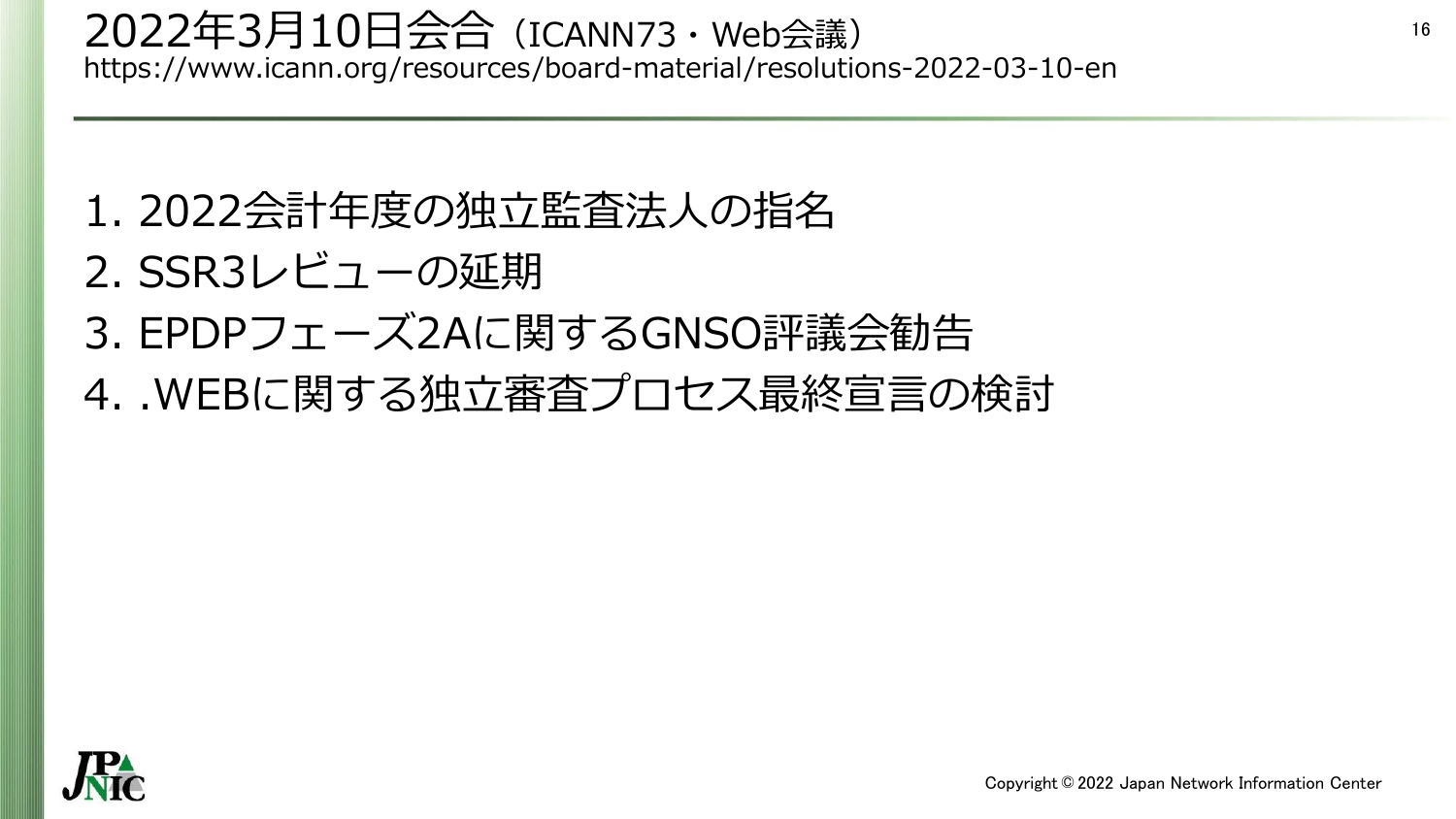

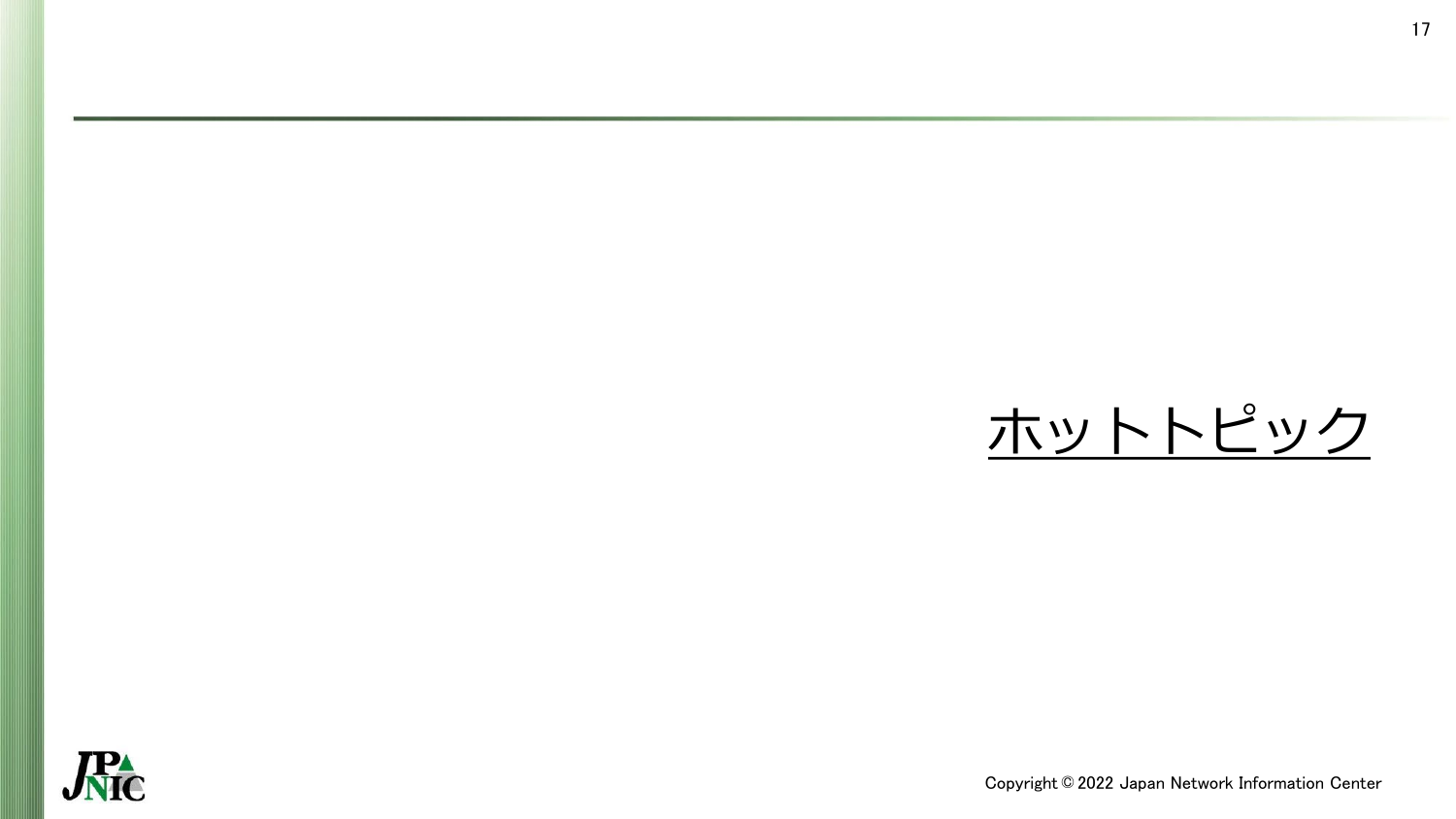## ウクライナ情勢とICANN

https://www.icann.org/en/system/files/correspondence/marby-to-fedorov-02mar22-en.pdf https://www.icann.org/en/blogs/details/update-icanns-emergency-internet-infrastructure-support-initiative-28-03-2022-en

#### $\bigotimes$ **ICANN**

2 March 2022

**Mykhailo Fedorov** Deputy Prime Minister, Minister of Digital Transformation Ukraine

Dear Deputy Prime Minister,

I am writing in response to your letter received 28 February 2022. First, let me express my personal concern for the well-being of your citizens in the midst of this conflict. ICANN and its global community are aware of and concerned about the terrible toll being exacted against your country.

You have asked that ICANN target Russia's access to the Internet by revoking specific countrycode top-level domains operated from within Russia, arranging the revocation of SSL certificates issued within those domains, and shutting down a subset of root servers located in Russia.

ICANN is an independent technical organization that manages the Internet's unique identifiers. ICANN is a facilitator of the security, stability, and resiliency of these identifiers with the objective of a single, global, interoperable Internet. In our role as the technical coordinator of unique identifiers for the Internet, we take actions to ensure that the workings of the Internet are not politicized, and we have no sanction-levying authority. Essentially, ICANN has been built to ensure that the Internet works, not for its coordination role to be used to stop it from working

#### **Update: ICANN's Emergency Internet Infrastructure Support Initiative**

**28 March 2022** 

By Göran Marby

In addition to the U.N. six languages, this content is also available in: Українською

I am pleased to update you on the status of the financial support that the Internet Corporation for Assigned Names and Numbers (ICANN) will be contributing for continued access to the Internet in crisis situations. In a resolution taken 6 March 2022, the ICANN Board directed the ICANN organization (org) to develop a proposal for the distribution of financial assistance to support the security, stability, and resiliency of the Internet's unique identifier systems, specifically where access to Internet infrastructure is jeopardized by sudden, unexpected events beyond the control of the affected users.

The first distribution of funds will be focused on Ukraine. The org is working on a plan to

• JPNICブログでも情報提供を続けます



• https://blog.nic.ad.jp/2022/7359/ , https://blog.nic.ad.jp/2022/7495/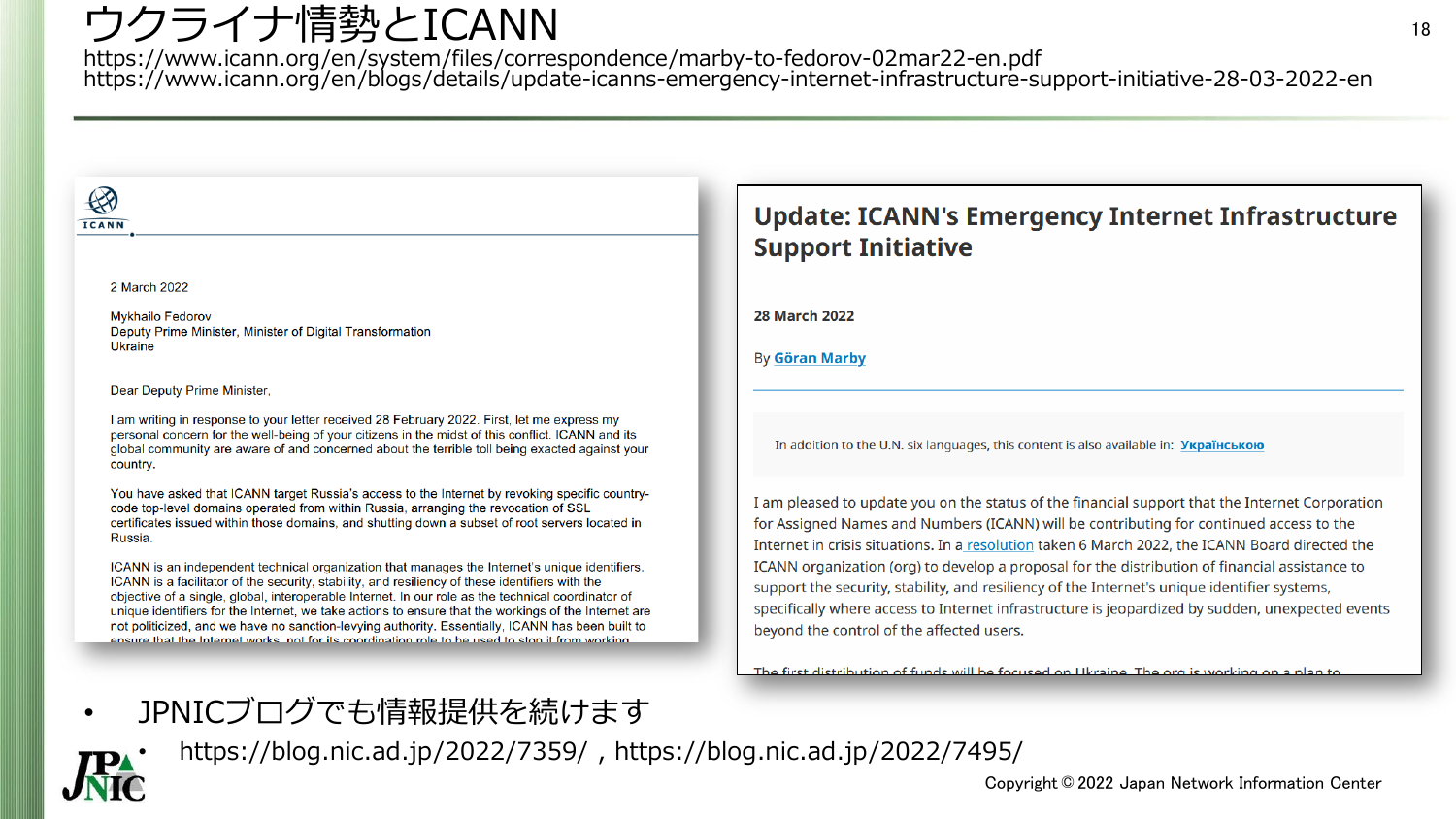4月末の理事会ワークショップ@ロサンゼルスをフルオンラインに

https://www.icann.org/en/blogs/details/in-person-meetings-planned-for-los-angeles-revert-to-virtual-as-covid-cases-rise-23-04-2022-en

### **In-person Meetings Planned for Los Angeles Revert to Virtual as COVID Cases Rise**

**23 April 2022** 

**By Maarten Botterman** 

Next week the ICANN Board of Directors is convening for our second Board Workshop of 2022. It had been planned as our first face-to-face meeting since January of 2020. In addition to this meeting, the Supporting Organization and Advisory Committee (SO/AC) chairs have been working with ICANN Org to hold an in-person Roundtable session three days before the workshop.

These meetings were planned to be held in Los Angeles. However, in the past few days, COVID cases in Los Angeles County have risen significantly, and as a result the Centers for Disease Control (CDC) increased its risk rating for community transmission of COVID to High. We rely on the CDC risk ratings for our decision-making. We also reviewed estimates of the trajectory of this latest surge over the coming weeks and all factual information available.



The Board discussed the rising cases, the change in the CDC risk level, the trajectory, and the

19